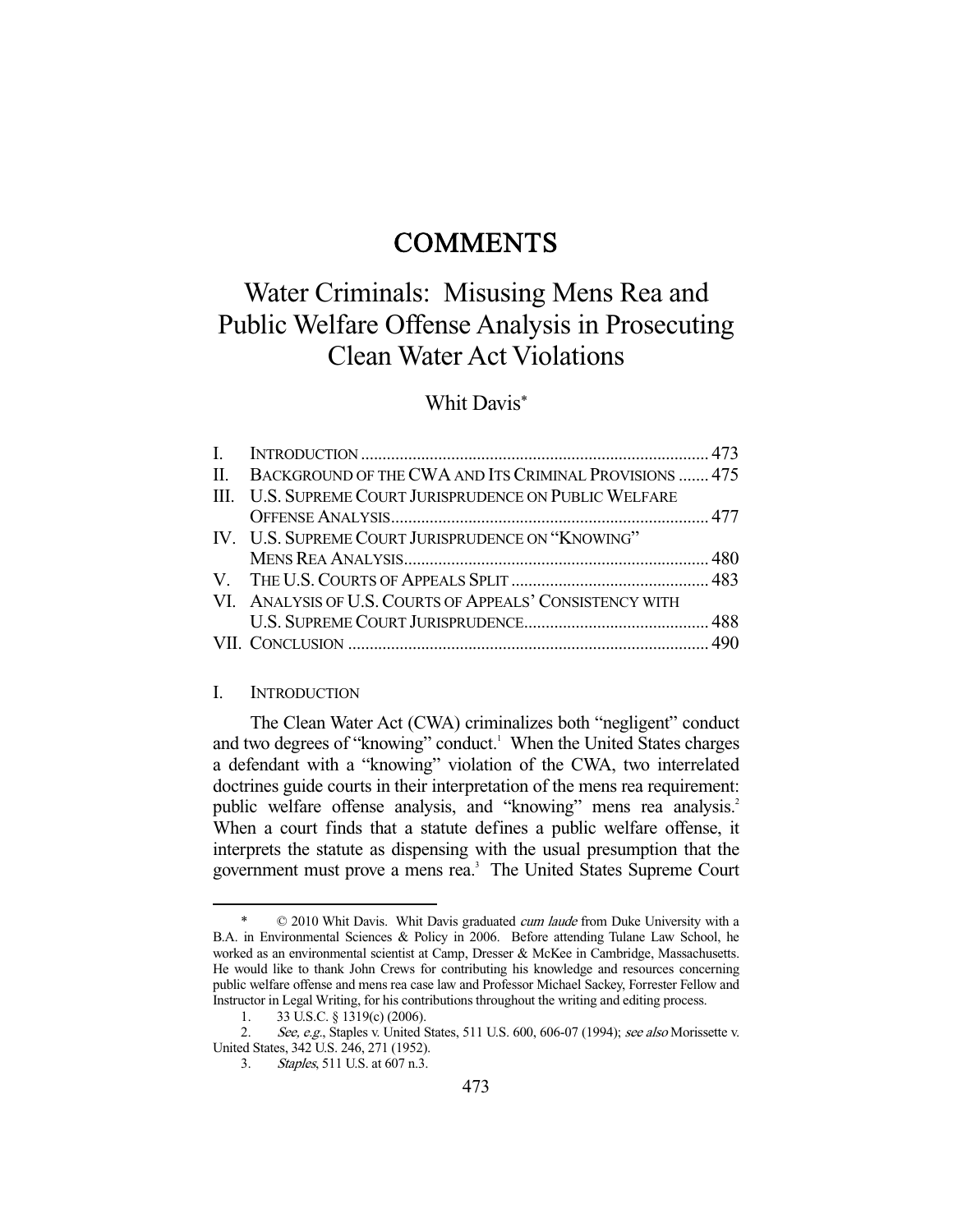has held that public welfare offenses are limited in number, usually impose small fines or short jail sentences as opposed to long-term imprisonment, and govern the use of dangerous or offensive products, though this last factor is not dispositive.<sup>4</sup>

 The Supreme Court has also held that where a statute contains a "knowing" mens rea requirement, this requirement applies to each element of the offense, and if the statute is silent, then there is a presumption that this same holding applies.<sup>5</sup> The Supreme Court has yet to hear a CWA criminal appeal from a defendant challenging how a United States Court of Appeals applied these two doctrines in his particular case. In that appellate vacuum, a majority of courts of appeals have held that the CWA establishes public welfare offenses, and have used those holdings to further conclude that the United States does not have to prove knowledge of every element of the offense in a prosecution for a "knowing" violation of the CWA.<sup>6</sup> Only the United States Court of Appeals for the Fifth Circuit has held both that the CWA does not establish public welfare offenses, and that the United States must prove knowledge of every element of the offense in a prosecution for a "knowing" violation of the CWA. $\degree$  The Fifth Circuit has the better approach because it is more in line with Supreme Court precedent, and it better protects defendants from being held criminally liable for what otherwise might be completely innocent conduct. The majority of courts of appeals are most likely motivated by a desire to hold water criminals strictly liable, which might be contravened if the government had to prove, for example, that defendants knew their conduct violated a permit condition, even though the United States could prove they knew all other elements of the actus reus. While this outcome might seem beneficial as a significant deterrent to water polluters, courts of appeals' means of reaching that outcome goes too far because it strays from Supreme Court precedent, it illogically applies public welfare offense analysis to the "knowing" mens rea requirement analysis, and it raises due process concerns. Also, those courts' approach is unnecessary to reaching the goal of holding water polluters accountable because even if the United States had to prove knowledge of every element of the offense, the individuals most likely to face CWA prosecutions are those in the

 <sup>4.</sup> Id. at 606-07, 616-18.

 <sup>5.</sup> United States v. X-Citement Video, Inc., 513 U.S. 64, 72 (1994); see also Morissette, 342 U.S. at 271.

 <sup>6.</sup> See, e.g., United States v. Sinskey, 119 F.3d 712 (8th Cir. 1997); see also United States v. Weitzenhoff, 35 F.3d 1275 (9th Cir. 1994).

 <sup>7.</sup> United States v. Ahmad, 101 F.3d 386, 391 (5th Cir. 1997).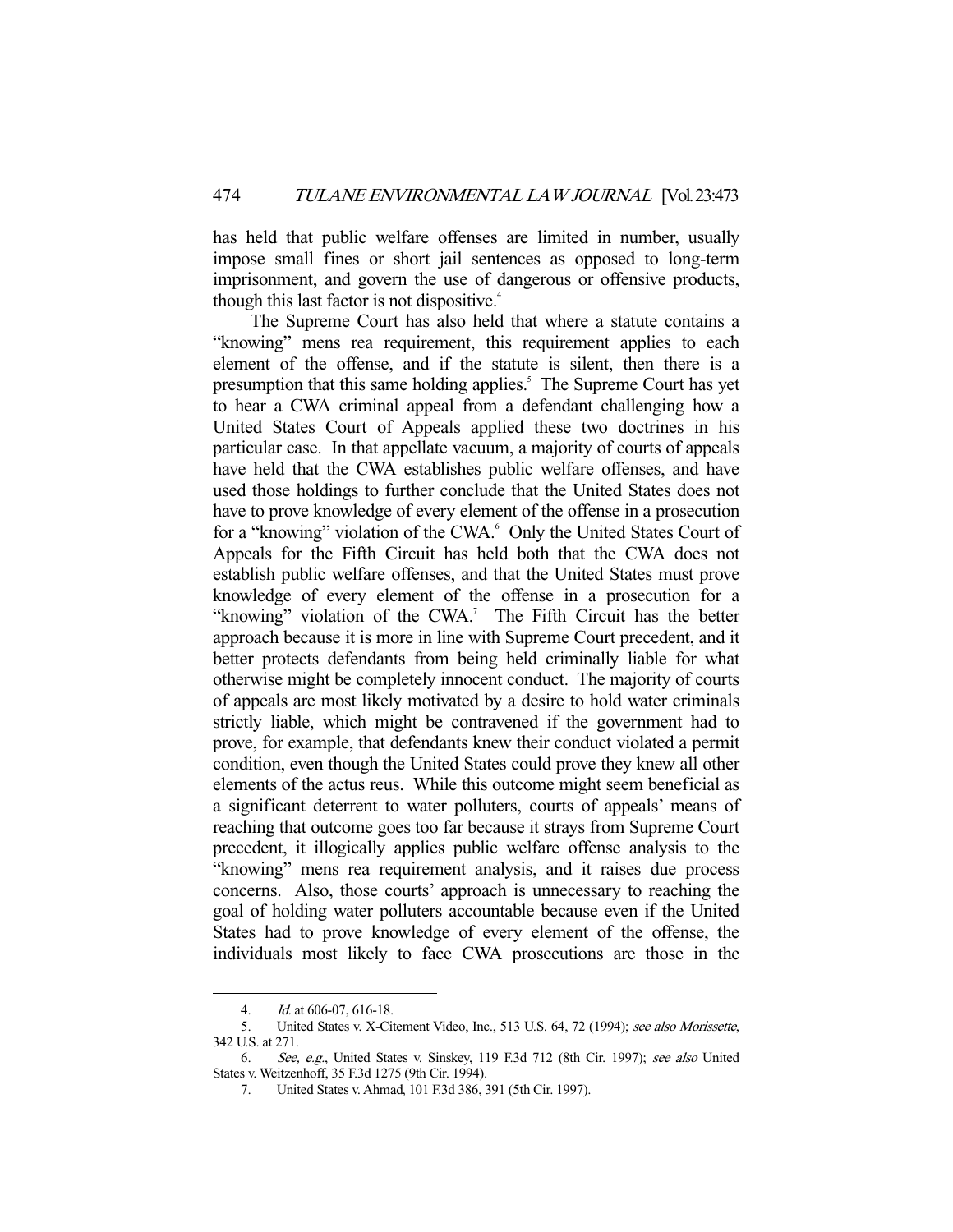industry with the most knowledge of the CWA permitting scheme, which the government could demonstrate at trial.

 Part II of this Comment discusses the background of the CWA and its criminal provisions. Part III examines the Supreme Court cases that the courts of appeals most often cite when deciding whether the CWA establishes public welfare offenses. Part IV examines the Supreme Court cases that the courts of appeals most often cite when deciding how to apply the "knowing" mens rea requirement to the elements of a crime under the CWA. Part V discusses the split among the courts of appeals concerning whether the CWA establishes public welfare offenses, and how the "knowing" mens rea requirement should be applied to the elements of a crime under the CWA. Part VI analyzes how the courts of appeals' holdings line up with Supreme Court precedent. Part VII summarizes the legal analysis of this Comment and its recommendations.

#### II. BACKGROUND OF THE CWA AND ITS CRIMINAL PROVISIONS

 Congress's stated intent in passing the Clean Water Act (CWA) was to reduce pollution into the nation's waterways, and to restore their natural water quality. Congress implemented federal standards under the CWA that required states to reduce pollution into national waters below a certain level, and required polluters to obtain federal and/or state permits to discharge regulated pollutants into national waters.<sup>9</sup> The CWA vests in the U.S. Environmental Protection Agency (EPA) and the U.S. Army Corps of Engineers principal regulatory authority to enforce its provisions. $10$ 

 The CWA establishes several mechanisms for enforcement of its provisions and permits issued under its authority.<sup>11</sup> When the Administrator of the EPA discovers that a person is violating a condition or limitation in his permit, the Administrator must (1) issue a compliance order or bring a civil action, or (2) notify both the violator and the state of the violation.12 If the Administrator chooses this second option and the state does not commence an enforcement action within thirty days of the notification, then the Administrator must issue a compliance order or

 <sup>8.</sup> ROBIN KUNDIS CRAIG, THE CLEAN WATER ACT AND THE CONSTITUTION: LEGAL STRUCTURE AND THE PUBLIC'S RIGHT TO A CLEAN AND HEALTHY ENVIRONMENT 9 (3d ed. 2004) (citing 33 U.S.C. § 1251(a) (2006)).

<sup>9.</sup> *Id.* at 22.

<sup>10.</sup> Id.; ELLEN S. PODGOR & JEROLD H. ISRAEL, WHITE COLLAR CRIME IN A NUTSHELL 210 (2004).

 <sup>11. 33</sup> U.S.C. § 1319 (2006).

<sup>12.</sup> *Id.* § 1319(a)(1)(3).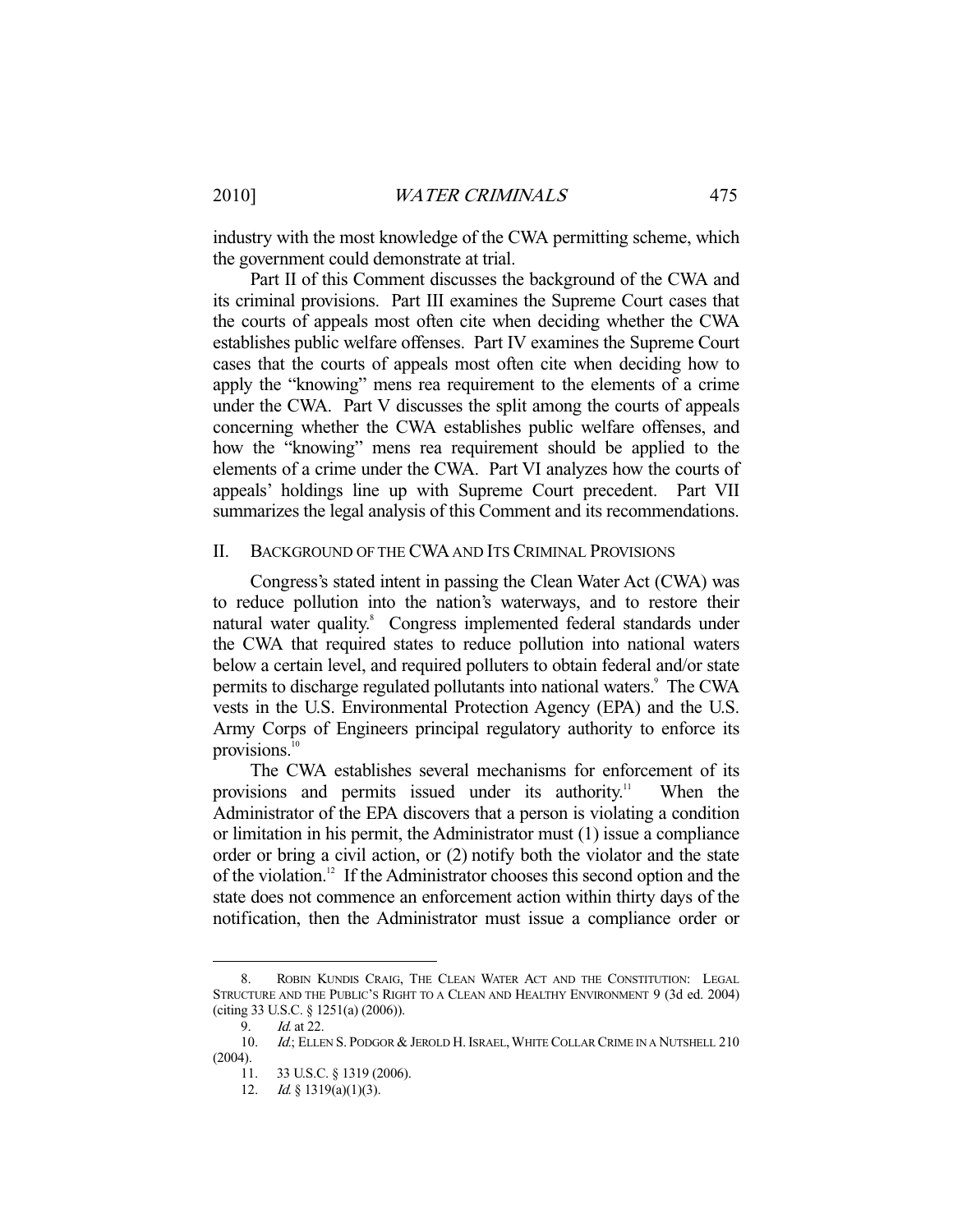bring a civil action.<sup>13</sup> The Administrator may bring a civil action for any violation for which the Administrator may otherwise issue a compliance order.14 Finally, the United States may bring a criminal action against the violator.<sup>15</sup> Section 1311(a) of the CWA establishes that "the discharge of any pollutant by any person shall be unlawful."16 Section 1311 then lists exceptions to this general and complete prohibition on discharging pollutants, such as the discharge of pollutants in compliance with a permit issued under section 1311 or one of several other listed sections.<sup>17</sup>

 The CWA establishes criminal penalties for negligent, knowing, and knowing endangerment violations of its provisions or permits issued under its authority.<sup>18</sup> Thus, the CWA contains three different mens rea requirements for criminal violations.<sup>19</sup> Each mens rea requirement is followed by a list of enforcement sections to which that particular mens rea requirement applies. For example, section 1319(c)(2)(A) states:

Any person who—knowingly violates section 1311, 1312, 1316, 1317, 1318, 1321(b)(3), 1328, or 1345 of this title, or any permit condition or limitation implementing any of such sections in a permit issued under section 1342 ... shall be punished by a fine of not less than \$5,000 nor more than \$50,000 per day of violation, or by imprisonment for not more than 3 years, or by both. $^{20}$ 

Section 1311, the first enforcement section listed in criminal provision section  $1319(c)(2)(A)$ , to which the mens rea "knowingly" applies, prohibits "discharging a pollutant from a point source into a navigable water of the United States without a permit.  $\ldots$ <sup>21</sup> The format is similar for both negligent and knowing endangerment violations: The mens rea requirement is followed by a list of enforcement sections to which it applies. $2^2$  Knowing violations lead to harsher penalties than negligent violations.23 When a person knowingly violates certain sections of the

-

 21. United States v. Ahmad, 101 F.3d 386, 388 (5th Cir. 1997); 33 U.S.C. §§ 1311(a), 1319(c)(2)(a).

22. 33 U.S.C. §§ 1319(c)(1), (3).

 <sup>13.</sup> Id. § 1319(a)(1).

<sup>14.</sup> *Id.* § 1319(b).

 <sup>15.</sup> Id. § 1319(c).

 <sup>16.</sup> Id. § 1311.

 <sup>17.</sup> Id.

<sup>18.</sup> *Id.* § 1319(c).

 <sup>19.</sup> Id.

Id. § 1319(c)(2)(A) (emphasis added).

<sup>23.</sup> see PODGOR & ISRAEL, supra note 10, at 210; Compare id. § 1319(c)(1) (imposing maximum fine of \$25,000 per day and/or imprisonment up to one year for negligent violation), with id. § 1319(c)(2) (imposing maximum fine of \$50,000 per day and/or imprisonment up to three years for knowing violation).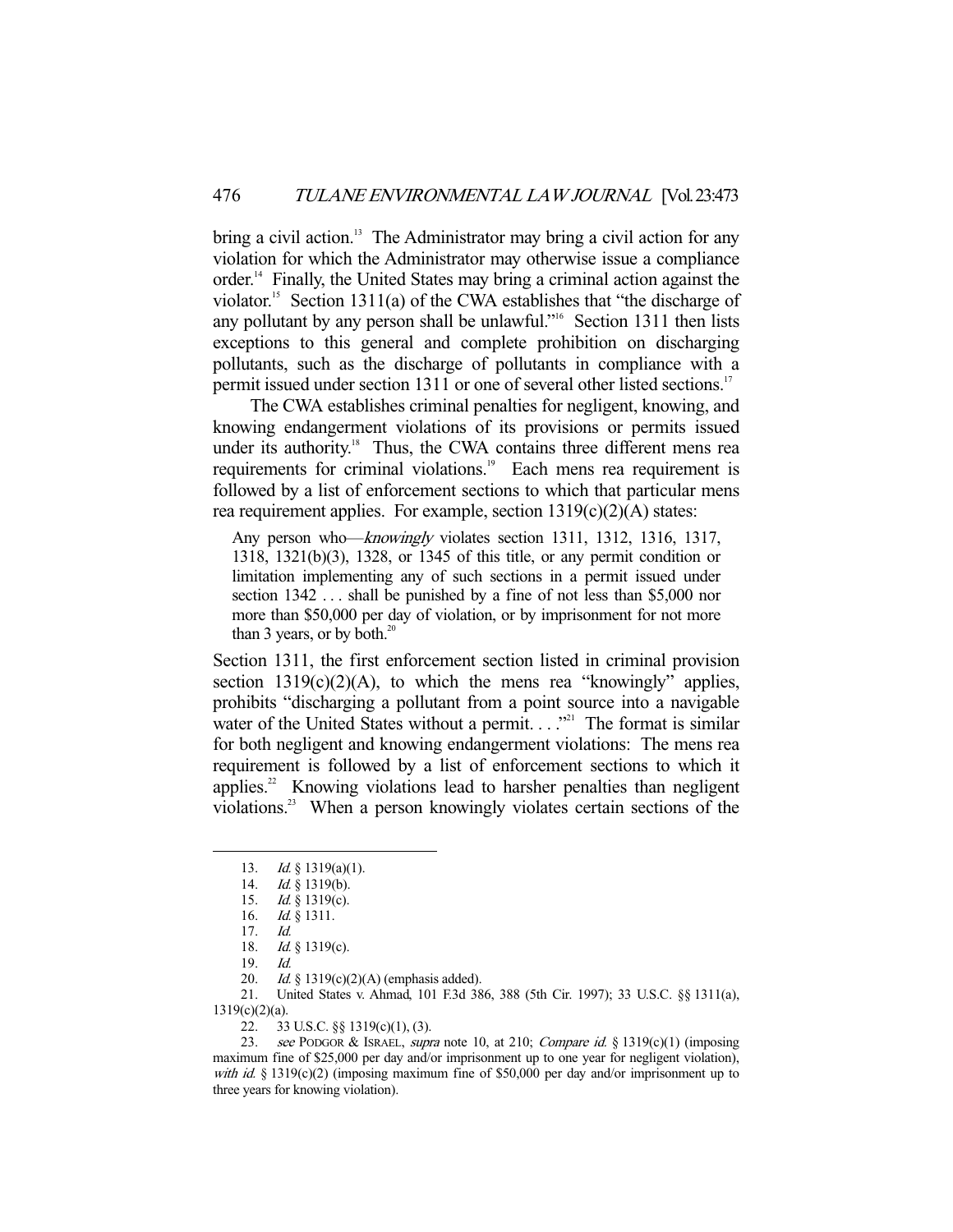CWA and additionally knows that his actions put someone else "in imminent danger of death or serious bodily injury," the maximum prison term increases to fifteen years; the maximum fine increases to \$250,000; and if the person is an organization, the maximum criminal fine is  $$1,000,000.<sup>24</sup>$ 

 A potential ambiguity emerges regarding how to apply the mens rea requirements to the enforcement sections because the enforcement sections, like section 1311, contain multiple elements and are incorporated by reference into the section 1319(c) criminal violations that establish the mens rea requirements.<sup>25</sup> For example, section 1311 prohibits "discharging a pollutant from a point source into a navigable water of the United States without a permit."<sup>26</sup> If the United States charges a defendant with "knowingly" violating section 1311, it is unclear whether the United States must prove only that the defendant knew he was discharging something; or whether the United States must prove that the defendant knew that he was discharging a pollutant, knew he was discharging from a point source, knew the pollutant was going into a navigable water of the United States, and knew that he did not have a permit to do so.<sup>27</sup> If the former is true, then the United States need only show that the defendant knew of the discharge in order to secure a conviction. If the latter is true, then the United States must provide more evidence at trial because it must show that the defendant had knowledge of each element of the crime.

 As Parts III and IV of this Comment show, the Supreme Court has spoken directly to both public welfare offense analysis and "knowing" mens rea requirement analysis in statutes other than the CWA. As Part V shows, and as is argued in this Comment, the majority of the courts of appeals have not followed Supreme Court precedent when applying either analysis to CWA criminal cases.

#### III. U.S. SUPREME COURT JURISPRUDENCE ON PUBLIC WELFARE OFFENSE ANALYSIS

 Statutes that establish public welfare offenses impose strict liability, and therefore do not require the government to show that the defendant knew "the facts that [made] his conduct illegal" to secure a conviction.<sup>28</sup>

<sup>24. 33</sup> U.S.C. § 1319(c)(3); see PODGOR & ISRAEL, supra note 10, at 210.

 <sup>25. 33</sup> U.S.C. §§ 1311, 1319(c).

<sup>26.</sup> *Ahmad*, 101 F.3d at 388; 33 U.S.C. § 1311.

<sup>27. 33</sup> U.S.C. § 1311; see also id. § 1319(c)(2)(A).

<sup>28.</sup> Staples v. United States, 511 U.S. 600, 606 (1994); see also id. at 607 n.3 ("[W]e have

interpreted statutes defining public welfare offenses to eliminate the requirement of *mens rea*.").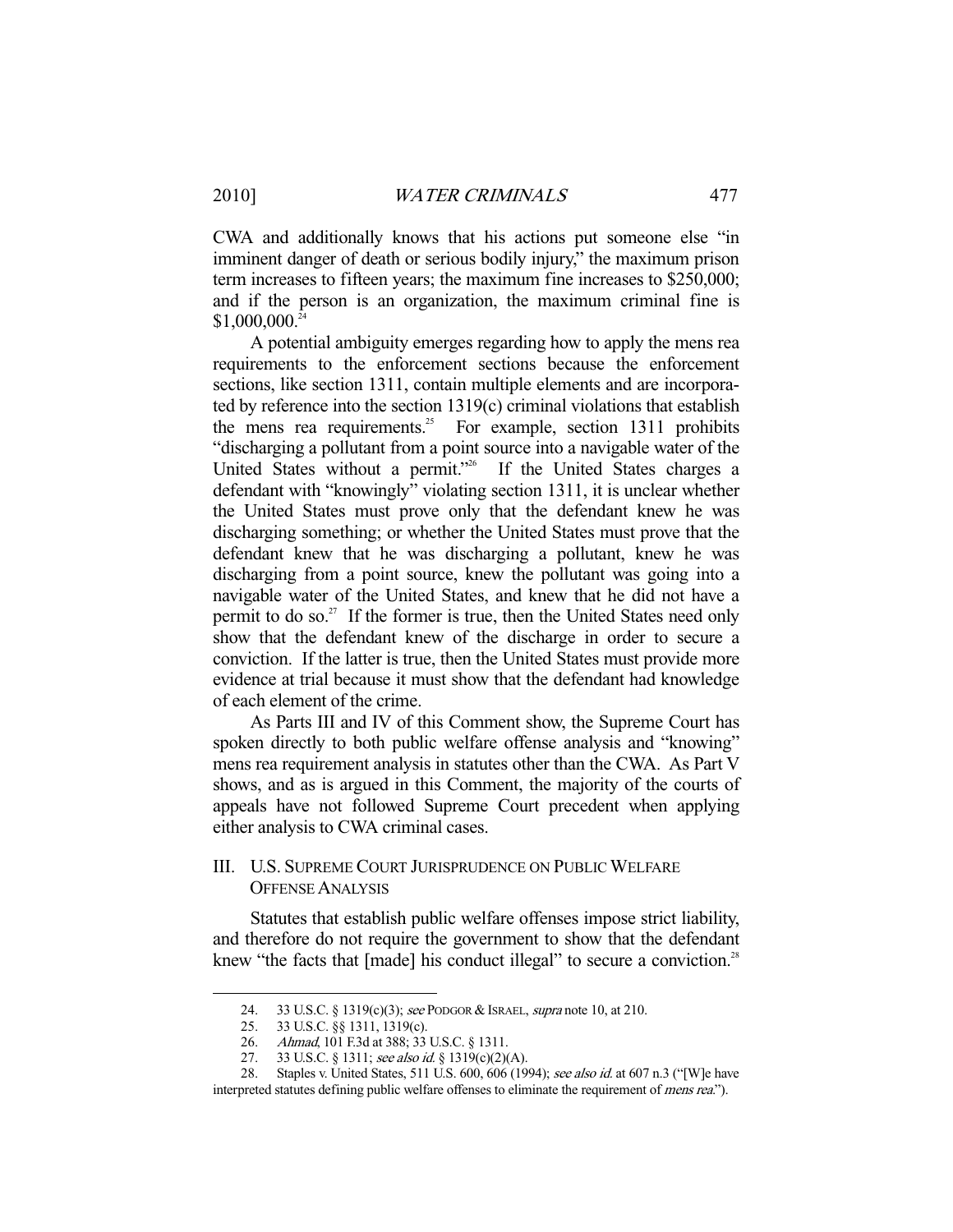When a statute is silent as to a mens rea requirement and a court finds that the statute establishes a public welfare offense, then the court will infer that Congress intended not to require a mens rea.<sup>29</sup> This category of statutes is an exception to the common law rule that all crimes require some form of mens rea.<sup>30</sup> Indeed, if the statute is silent as to a mens rea requirement, and a court finds that it does not establish a public welfare offense, then the court reads in "the usual presumption" that the government must prove the defendant knew the facts that made his conduct illegal.<sup>31</sup>

 The Supreme Court has interpreted that congressional silence as to a mens rea requirement is an indication of Congress's intent to create public welfare offenses only in "limited circumstances."32 Dispensing with the mens rea requirement is "generally ... disfavored," and courts look for evidence that Congress intended not to require a mens rea.<sup>33</sup> Generally, imposing a harsh penalty such as a felony penalty, or one that imposes more than "fines or short jail sentences," is a strong indication that Congress intended for a mens rea requirement to apply.<sup>34</sup> Statutes that correctly fall in this category usually regulate "potentially harmful or injurious items."35 It is the harmful and injurious nature of the items that justifies dispensing with the mens rea requirement because it is assumed that the defendant is on notice that he is engaging in dangerous activity that is likely subject to regulation.<sup>36</sup>

 Although statutes that establish public welfare offenses typically regulate potentially harmful or injurious items, this factor is not dispositive.<sup>37</sup> In *Staples*, agents of the Bureau of Alcohol, Tobacco, and Firearms executed a search warrant at the defendant's home and seized a

<sup>29.</sup> *Id.* at 606.

Id. at 605 (citing United States v. U.S. Gypsum Co., 438 U.S. 422, 436 (1978)). 30. *Id.* at 605<br>31. *Id.* at 619.

<sup>32.</sup> Id. at 607 (quoting Gypsum, 438 U.S. at 437) (internal citations omitted).

 <sup>33.</sup> Id. at 606.

<sup>34.</sup> *Id.* at 616, 618; see also id. at 618 n.16 ("Title 18 U.S.C. § 3559 makes any crime punishable by more than one year in prison a felony."); Morissette v. United States, 342 U.S. 246, 256 (1952) ("[P]enalties commonly are relatively small, and conviction does no grave damage to an offender's reputation.").

 <sup>35.</sup> Staples, 511 U.S. at 607; see also United States v. Int'l Minerals & Chem. Corp., 402 U.S. 558, 565 (1971) ("[W]here . . . dangerous or deleterious devices or products or obnoxious waste materials are involved, the probability of regulation is so great that anyone who is aware that he is in possession of them or dealing with them must be presumed to be aware of the regulation.").

<sup>36.</sup> Staples, 511 U.S. at 607 (citing United States v. Dotterweich, 320 U.S. at 277, 281 (1943)); see also Liparota v. United States, 471 U.S. 419, 433 (1985) (stating that public welfare offenses govern "a type of conduct that a reasonable person should know is subject to stringent public regulation and may seriously threaten the community's health or safety").

 <sup>37.</sup> Staples, 511 U.S. at 611, 619-20.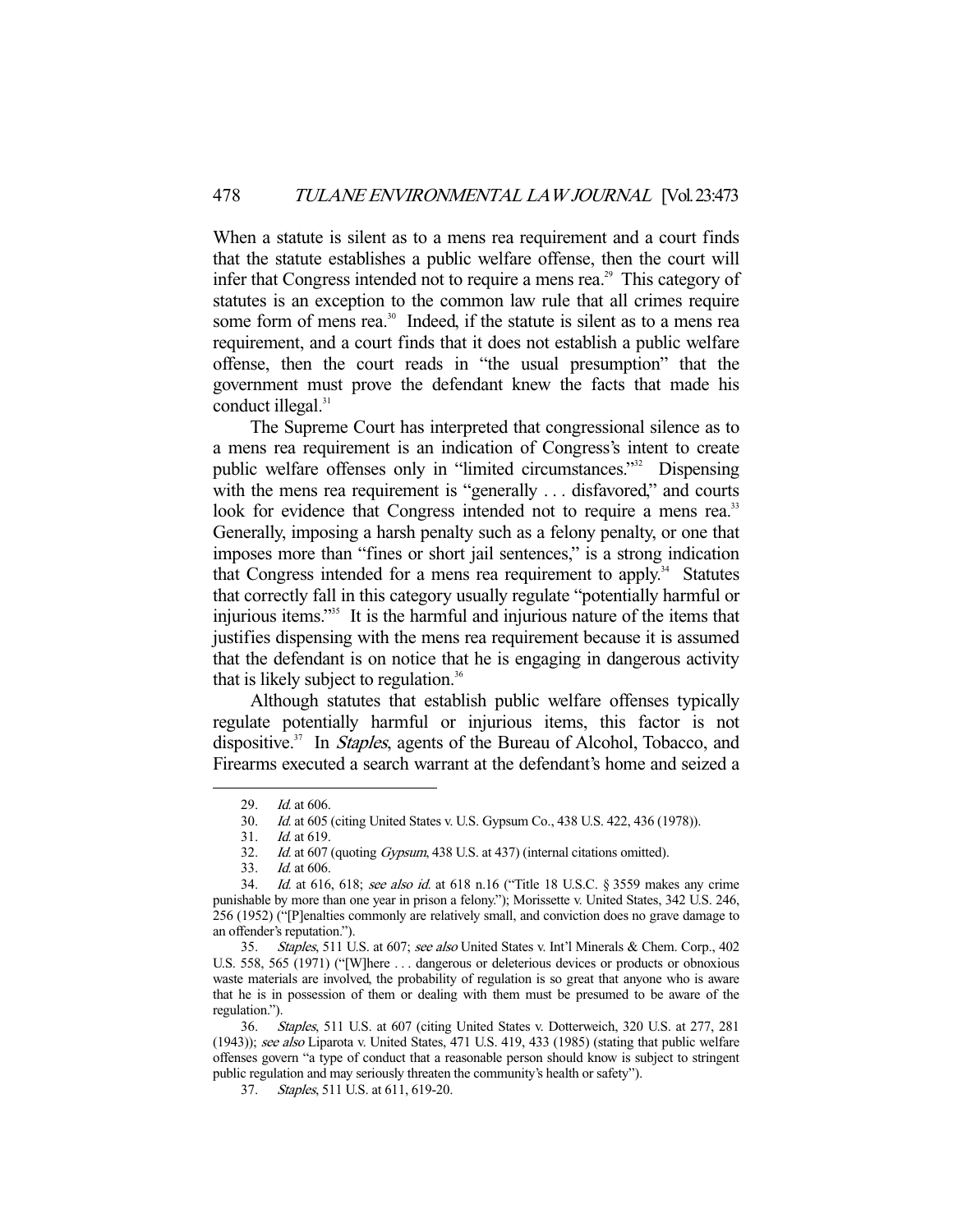rifle that had to be reconfigured to be fully automatic.<sup>38</sup> The National Firearms Act (NFA) makes it illegal to possess an unregistered "firearm," which includes a weapon that shoots automatically.<sup>39</sup> Sections 5861(d) and 5871 of the NFA "make[] it a crime, punishable by up to 10 years in prison . . . for any person to possess a firearm that is not properly registered."<sup>40</sup> The NFA is silent on a mens rea requirement.<sup>41</sup> The defendant's fully automatic rifle was not registered, so he was charged with violating section 5861(d) of the NFA $^{42}$ . The district court judge instructed the jury as follows:

The government need not prove the defendant knows he's dealing with a weapon possessing every last characteristic [which subjects it] to the regulation. It would be enough to prove he knows that he is dealing with a dangerous device of a type as would alert one to the likelihood of regulation.<sup>43</sup>

The defendant was found guilty, and received a sentence of "five years' probation and a \$5,000 fine."<sup>44</sup>

 The Supreme Court overturned the defendant's conviction, holding that even though the NFA was silent as to a mens rea requirement and regulated seemingly harmful or injurious items, the NFA did not establish a public welfare offense, and therefore the United States did have to prove the defendant knew his rifle was fully automatic to secure a conviction.45 First, the Court found that the NFA did not "put gun owners sufficiently on notice of the likelihood of regulation to justify interpreting § 5861(d) as not requiring proof of knowledge of a weapon's characteristics."46 The Court reasoned that despite the potentially harmful and injurious nature of guns, and the pervasive regulation of gun ownership, gun owners can use them innocently, and buying a gun does not alert someone to regulation of the product any more than buying a car does.<sup>47</sup> Second, the Court found that the felony penalty associated with the charged crime) (a maximum of ten years in prison), excluded the offense from the public welfare offense category.<sup>48</sup> The Court

 <sup>38.</sup> Id. at 603.

<sup>39.</sup> *Id.* at 602; see 26 U.S.C. §§ 5801–5872 (2006).<br>40. *Staples*, 511 U.S. at 602-03; 26 U.S.C. §§ 5861

Staples, 511 U.S. at 602-03; 26 U.S.C. §§ 5861(d), 5871.

<sup>41.</sup> *Staples*, 511 U.S. at 605.<br>42. *Id.* at 603.

*Id.* at 603.

 <sup>43.</sup> Staples, 511 U.S. at 604.

 <sup>44.</sup> Id.

 <sup>45.</sup> Id. at 615-16, 620.

 <sup>46.</sup> Id. at 612.

 <sup>47.</sup> Id. at 610-13.

 <sup>48.</sup> Id. at 616-19.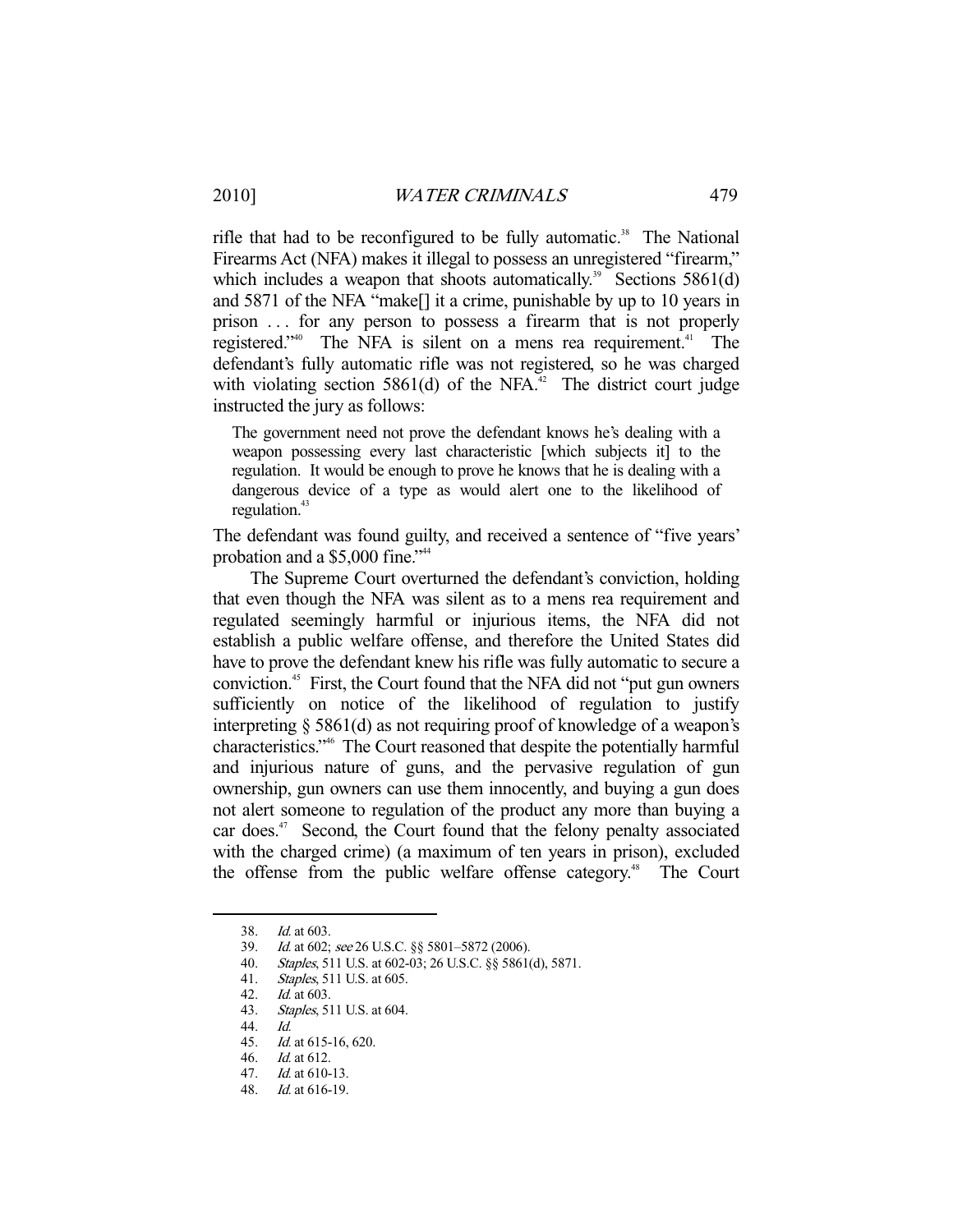reasoned that where a crime has a harsh penalty, and "dispensing with mens rea would require the defendant to have knowledge only of traditionally lawful conduct," Congress likely intended a mens rea requirement even if it did not include it expressly.<sup>49</sup>

 Assuming either that a statute has an explicit mens rea requirement, or that a court decides to apply a mens rea requirement of "knowing" to an otherwise silent but nonpublic welfare offense statute, an ambiguity in how to apply "knowing" to the elements of the crime emerges, as discussed earlier. Part IV examines how the Supreme Court has addressed this issue.

### IV. U.S. SUPREME COURT JURISPRUDENCE ON "KNOWING" MENS REA ANALYSIS

 The Supreme Court has held that the "knowing" mens rea requirement applies to each and every element of the offense, even if it only explicitly modifies certain elements of the offense in the statute.<sup>50</sup> Where "knowing" only modifies certain elements of the offense, and that reading of the statute is the "most natural grammatical reading," it is still not necessarily the correct one.<sup>51</sup> A court should consider absurd applications that may result from the most natural grammatical reading; should invoke the presumption that a mens rea applies to a criminal statute, even if the statute is silent; and it should construe a statute in a constitutional way where there is a choice between alternate constructions.<sup>52</sup>

Morissette v. United States is the Supreme Court's "landmark" opinion" applying mens rea to the elements of a federal crime.<sup>53</sup> In Morissette, the Court applied the principle of "evil intent" to a statute where the word "knowingly" only modified one element of the crime in the statute, and the Court held that "knowingly" should be read to apply to all of the elements of the crime.<sup>54</sup> However, the mens rea requirement typically does not extend to a purely jurisdictional element of a statute.<sup>55</sup>

-

*Id.* (citing 342 U.S. at 271).

<sup>49.</sup> *Id.* at 618.

 <sup>50.</sup> United States v. X-Citement Video, Inc., 513 U.S. 64, 72 (1994).

 <sup>51.</sup> Id. at 70.

 <sup>52.</sup> Id. at 68-69.

<sup>53.</sup> *Id.* at 70 (citing 342 U.S. 246, 271 (1952)).<br>54. *Id.* (citing 342 U.S. at 271).

 <sup>55.</sup> United States v. Feola, 420 U.S. 671, 677 n.9 (1975); see also id. at 672-73, 676-77 (stating that the "federal officer" element of a statute criminalizing assault on a federal officer is merely jurisdictional and does not require a defendant to have known he was assaulting a federal officer); United States v. Cooper, 482 F.3d 658, 664-68 (4th Cir. 2007) (holding that when "waters of the United States" is an element of the crime under the CWA, the mens rea requirement does not apply to that element because it merely establishes federal jurisdiction).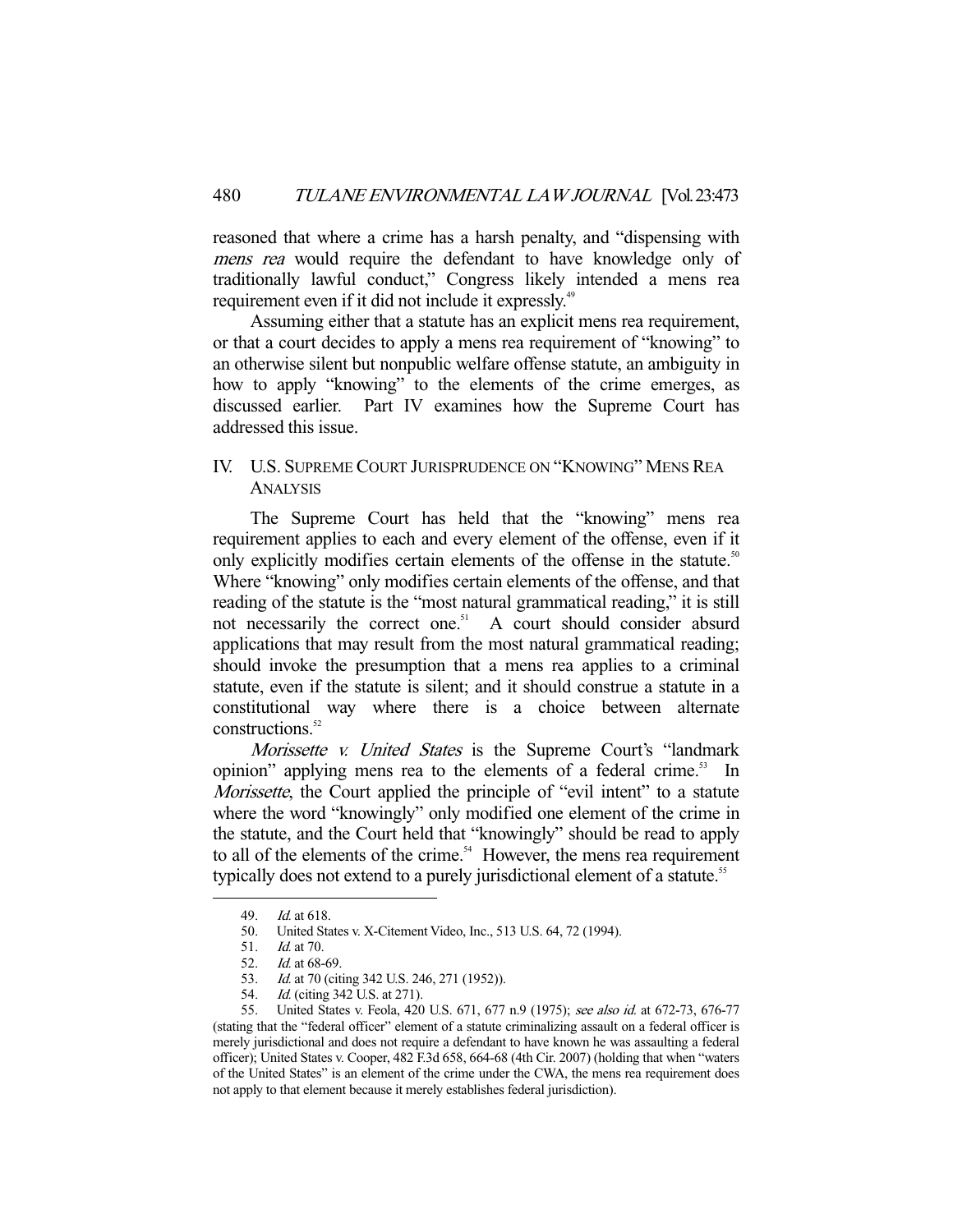In United States v. X-Citement Video, Inc., undercover police purchased from X-Citement Video, Inc. pornographic films depicting pornographic film star Traci Lords before her 18th birthday.<sup>56</sup> The Protection of Children Against Sexual Exploitation Act of 1977 prohibits "the interstate transportation, shipping, receipt, distribution, or reproduction of visual depictions of minors engaged in sexually explicit conduct."57 Specifically, section 2252 states:

- (a) Any person who—
	- (1) knowingly transports or ships in interstate or foreign commerce by any means including by computer or mails, any visual depiction, if—
		- (A) the producing of such visual depiction involves the use of a minor engaging in sexually explicit conduct; and
		- (B) such visual depiction is of such conduct;
	- (2) knowingly receives, or distributes, any visual depiction that has been mailed ... or *knowingly reproduces* any visual depiction for distribution in interstate or foreign commerce or through mails, if—
		- (A) the producing of such visual depiction involves the use of a minor engaging in sexually explicit conduct; and
		- (B) such visual depiction is of such conduct . . . shall be punished as provided in subsection (b) of this section.<sup>58</sup>

The United States charged defendants with violating sections 2252(a)(1) and (a) $(2)$ , for which they were convicted.<sup>59</sup> The United States Court of Appeals for the Ninth Circuit reversed, holding that the statute was unconstitutional.<sup>60</sup> The Ninth Circuit reasoned that because "knowingly" only modifies the verbs "transports," "ships," "receives," "distributes," and "reproduces," the statute does not require knowledge that one of the performers is underage (an element of the crimes contained in the two  $(A)$  subsections), which violates the First Amendment.<sup>61</sup>

 The Supreme Court reversed the Ninth Circuit's decision, holding that the statute was constitutional. $62$  First, the Court found that although the Ninth Circuit's reading of the statute was "the most natural grammatical reading," it would lead to absurd applications.<sup>63</sup> The Court

 <sup>56. 513</sup> U.S. 64, 66 (1994).

<sup>57.</sup> *Id.* at 65-66; see 18 U.S.C. § 2252 (2006).

<sup>58. 18</sup> U.S.C. § 2252 (emphasis added).<br>59. *X-Citement Video*, 513 U.S. at 66; *s* 60. 513 U.S. at 67.

 <sup>59.</sup> X-Citement Video, 513 U.S. at 66; see 18 U.S.C. § 2252(a)(1)-(a)(2).

<sup>513</sup> U.S. at 67.

 <sup>61.</sup> Id. at 68.

 <sup>62.</sup> Id. at 67.

 <sup>63.</sup> Id. at 68-69.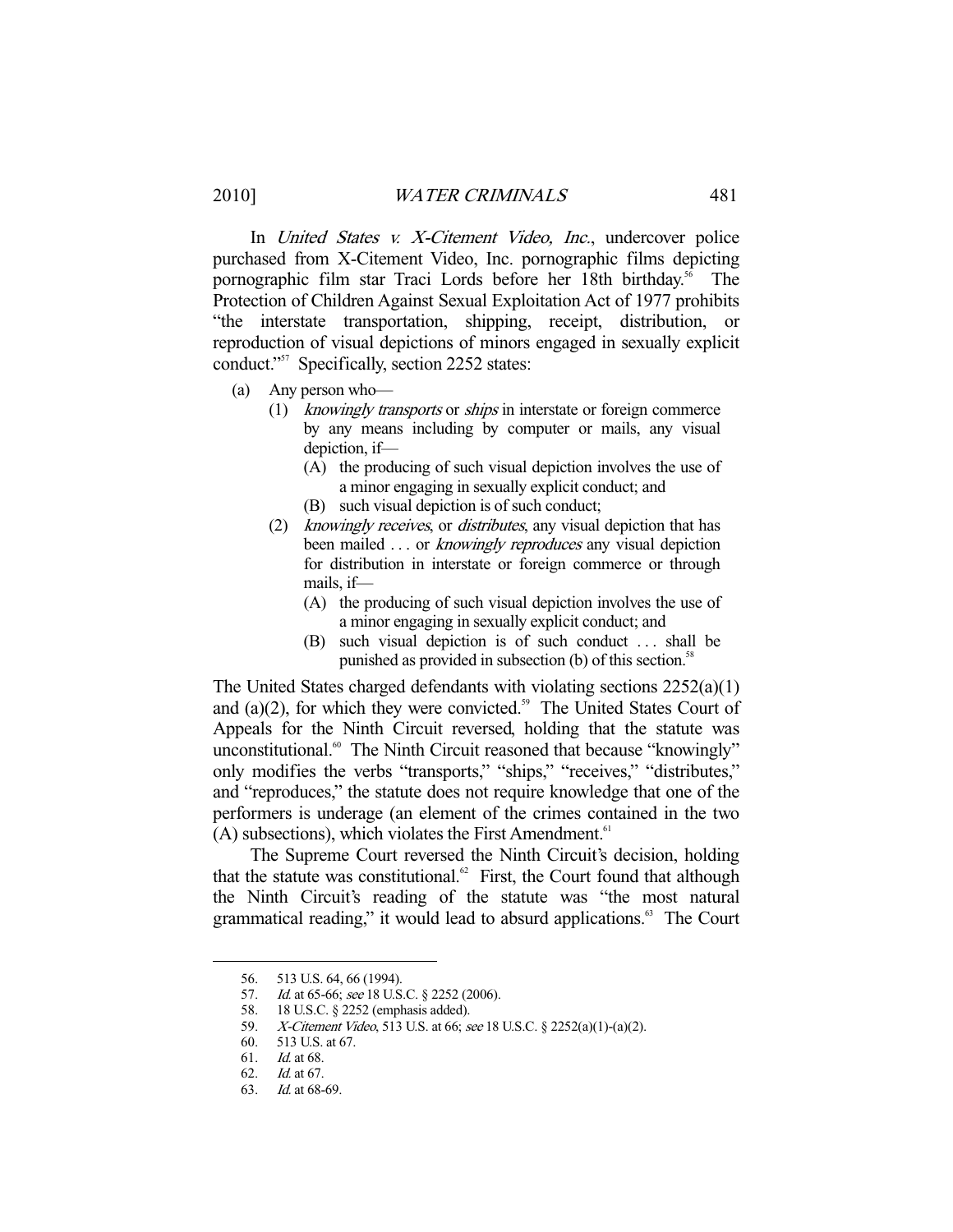reasoned that if "knowingly" only applied to the five relevant verbs, innocent actors would be guilty of the conduct section 2252 prohibits: (1) a retail film developer who returns unexamined pictures to a customer that depict underage pornography, (2) a new tenant who receives and retains unopened mail of the former tenant that depicts underage pornography, and (3) a mail courier who delivers a package marked "film" that contains underage pornography.<sup>64</sup> These three otherwise-innocent activities would be illegal under the Ninth Circuit's reading of the statute because the film developer, the new tenant, and the courier would not be required to "know" that the contents of their packages contain underage pornography. Second, the Court found that it had applied the mens rea requirement to each element of a crime in several prior cases, even where the statute was silent.<sup>65</sup> Third, the Court found that section 2252 did not constitute a public welfare offense, which is "traditionally excepted from the background principle favoring scienter [intent requirement]."66 The Court reasoned that media such as film and magazines are not subject to a comprehensive regulatory scheme that would otherwise put the general public on notice that their use of those media might violate some statute.<sup>67</sup> The Court also reasoned that because violations of section 2252 can result in maximum sentences of ten years in prison and fines, there was a strong presumption that section 2252 did not constitute a public welfare offense.<sup>68</sup> Thus, the Court concluded that "knowingly" applied to each element of the offense, including knowledge that the visual depiction was that of a minor.<sup>69</sup>

 So far, this Comment has examined how the Supreme Court has addressed public welfare offense analysis and "knowing" mens rea requirement analysis. The Supreme Court has yet to grant a writ of certiorari to address how these two issues apply to crimes under the Clean Water Act. Thus, the courts of appeals have developed their own answers to how these two doctrines apply to the CWA. Part V examines the varying approaches the courts of appeals have taken. Part VI

 <sup>64.</sup> Id. at 69.

 <sup>65.</sup> Id. at 70-71; see also Morissette v. United States, 342 U.S. 246, 271 (1952) (discussing common law history of mens rea applied to a federal statute); Liparota v. United States, 471 U.S. 419, 426 (1985) (holding scienter requirement applied to two separate elements following "knowing"); Staples v. United States, 511 U.S. 600, 619 (1994) (concluding defendant must know he is in possession of an illegally modified firearm even though it is normally legal to possess an unmodified firearm).

<sup>66.</sup> X-Citement Video, 513 U.S. at 71-72 (citing Morissette, 342 U.S. at 55); see 18 U.S.C. § 2252 (2006).

 <sup>67. 513</sup> U.S. at 71-72.

 <sup>68.</sup> Id. at 72 (citing Staples, 511 U.S. 600); see 18 U.S.C. §§ 2252(b), 2253-54.

 <sup>69. 513</sup> U.S. at 72-73.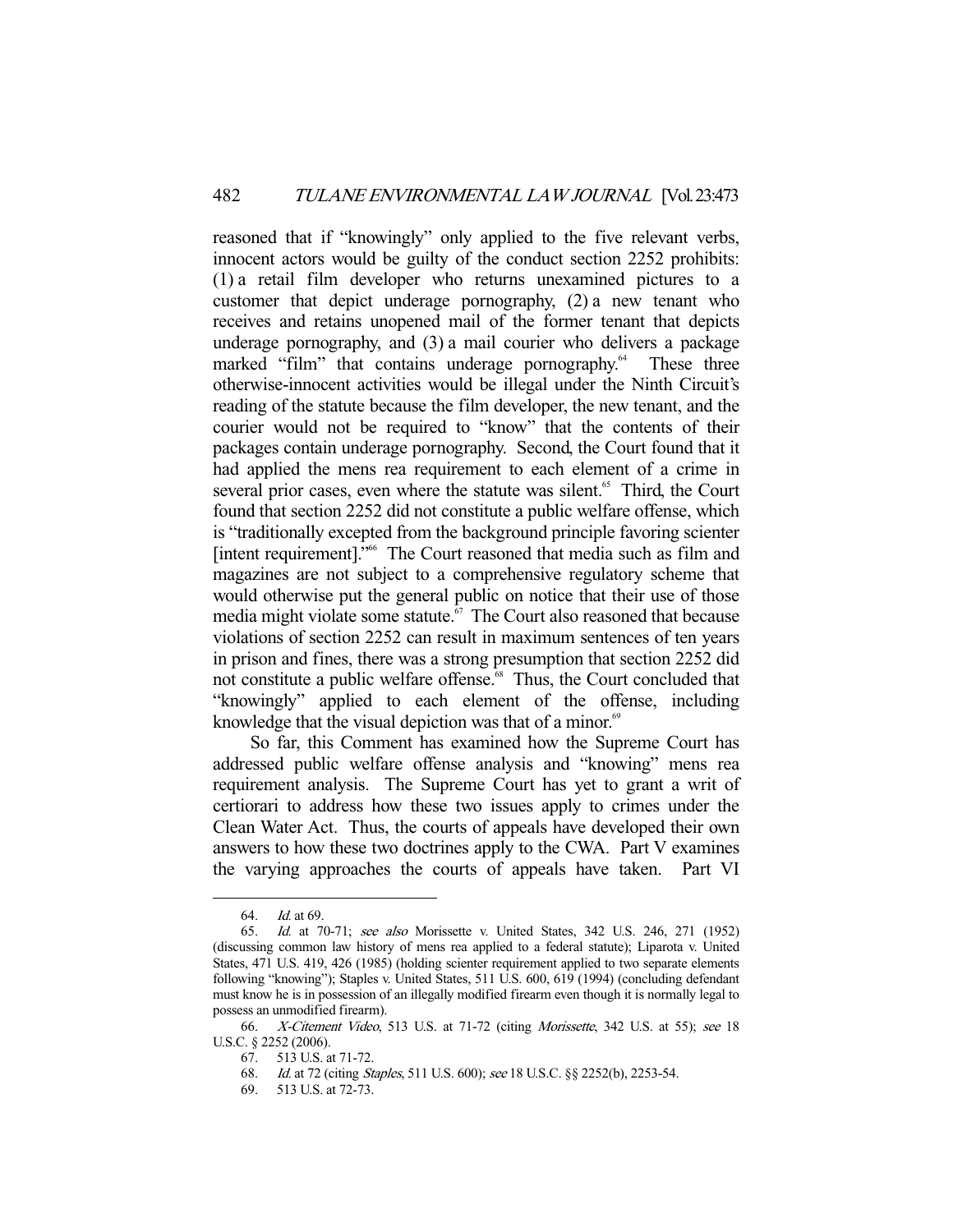analyzes their consistency with Supreme Court precedent outlined in Parts III and IV.

#### V. THE U.S. COURTS OF APPEALS SPLIT

 U.S. courts of appeals that hold that the "knowing" mens rea requirement applies only to some elements of the offense under the CWA arrive at that conclusion in large part because they conclude that the CWA establishes public welfare offenses.<sup>70</sup> In finding that the CWA establishes public welfare offenses, these courts focus on the dangerous nature of the CWA's regulated activities, the pervasive government regulation of pollutant discharges into water, and statutory changes to the criminal provisions of the CWA that purportedly reduced the required mens rea.<sup>71</sup> The only court of appeals to hold differently on both points focuses on the harsh penalties that the CWA imposes for criminal violations to find that it does not establish public welfare offenses, and analogizes the CWA provisions to those of other statutes where the Court has held that "knowing" applies to each and every element of the offense.<sup>72</sup>

 The United States Court of Appeals for the Second Circuit has held that section  $1319(c)(2)(A)$  of the CWA only requires the United States to prove that a defendant had knowledge of his actions and "performed them intentionally," not that he knew his actions were illegal or that they violated a permit.<sup>73</sup> In *Hopkins*, the United States charged the defendant with, among other things, "knowingly violat [ing] the conditions of the DEP permit, in violation of 33 U.S.C. § []  $1319(c)(2)(A)$ ."<sup>4</sup> The district court judge instructed the jury that "[i]t is not necessary for the government to prove that the defendant intended to violate the law or that the defendant had any specific knowledge of the particular statutory, regulatory or permit requirements imposed under the Clean Water Act."75 The Second Circuit upheld the instruction.<sup>76</sup> First, it found that because the CWA describes public welfare offenses, "Congress did not intend to require proof that the defendant knew his actions were unlawful."<sup>77</sup> The court based its public welfare offense conclusion partly on the hazardous

<sup>70.</sup> See, e.g., United States v. Hopkins, 53 F.3d 533, 537-38 (2d Cir. 1995).

<sup>71.</sup> See, e.g., id. at 537-41.

<sup>72.</sup> See United States v. Ahmad, 101 F.3d 386 (5th Cir. 1997); see also United States v. X-Citement Video, Inc., 513 U.S. 64 (1994).

<sup>73.</sup> *Hopkins*, 53 F.3d at 541; see 33 U.S.C. § 1319(c)(2)(A) (2006).

 <sup>74. 53</sup> F.3d at 536; 33 U.S.C. § 1319(c)(2)(A).

 <sup>75. 53</sup> F.3d at 536.

 <sup>76.</sup> Id. at 537.

 <sup>77.</sup> Id.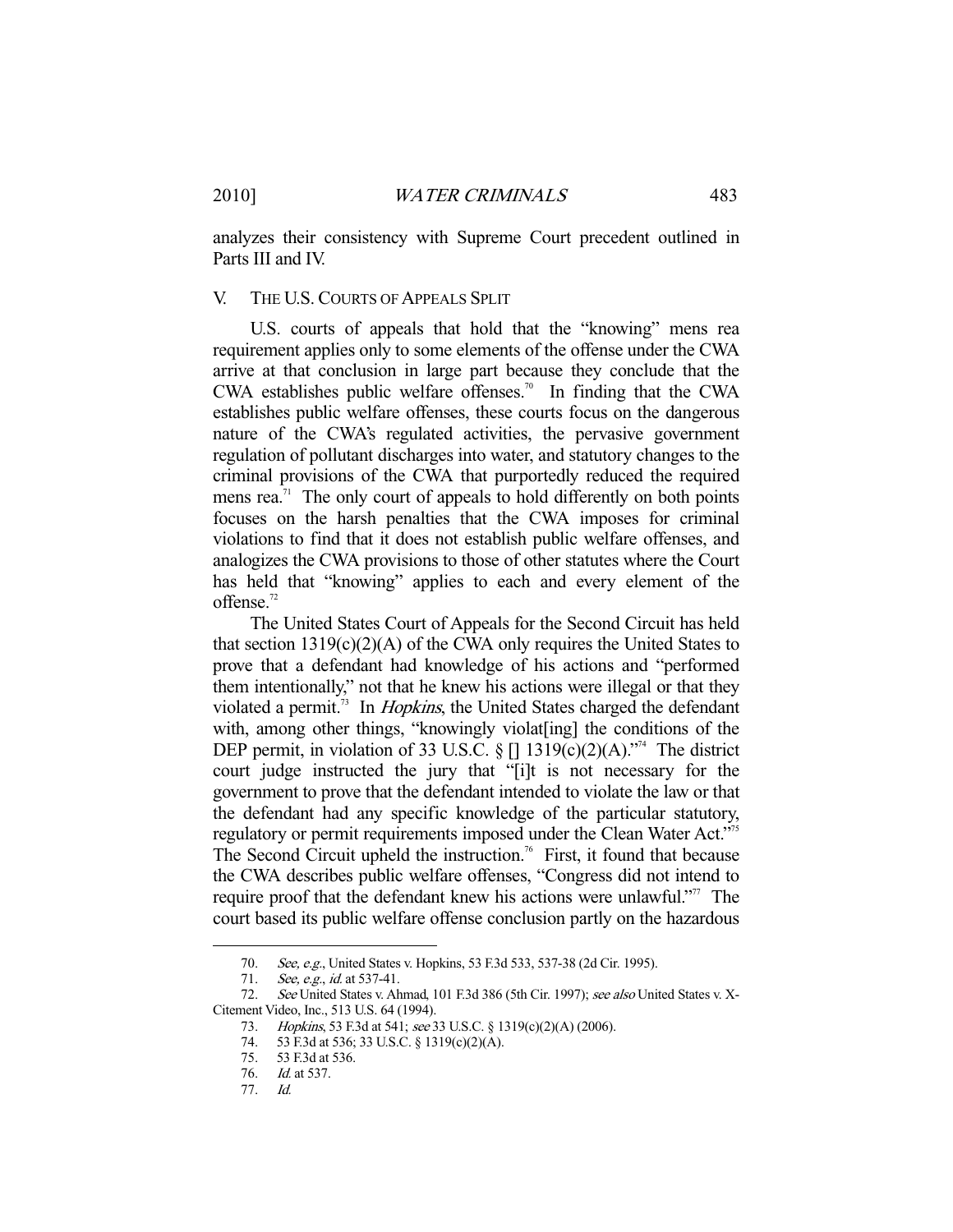nature of the substances the CWA regulates: toxic pollutants, sewage sludge, oil, and hazardous substances.<sup>78</sup> The court cited language from United States v. International Minerals & Chemical Corp.: "[T]he vast majority of these substances are of the type that would alert any ordinary user to the likelihood of stringent regulation."<sup>39</sup> Second, the court found that because Congress changed the mens rea requirement from "willfully" to "knowingly" in 1987, Congress did not intend to require the United States to prove a defendant knew his conduct was illegal or violated a permit condition.<sup>80</sup>

 The United States Court of Appeals for the Sixth Circuit has held that the CWA "fit[s] squarely within the public welfare offense doctrine."<sup>81</sup> While United States v. Kelley Technical Coatings, Inc., dealt with a challenge to a criminal conviction under the Resource Conservation and Recovery Act (RCRA), in holding that RCRA establishes public welfare offenses, the court also held that the CWA similarly belonged in this category.<sup>82</sup> The court reasoned that even though the Supreme Court found in *Staples v. United States* that early cases recognizing public welfare offenses "involved statutes that provided for only light penalties such as fines or short jail sentences rather than imprisonment," and that statutes imposing felony convictions were "incompatible" with public welfare offense doctrine, those observations by the Court essentially constituted dicta and did not prevent a lower court from finding that a statute imposing felony penalties could establish public welfare offenses.<sup>83</sup>

 The United States Court of Appeals for the Eighth Circuit has held that "knowingly" under the CWA applies only to "acts constituting the underlying conduct."<sup>84</sup> In *United States v. Sinskey*, the defendant was charged with, and found guilty of, "knowingly rendering inaccurate a monitoring method required to be maintained under the CWA in violation of 33 U.S.C. § 1319(c)(4), and ... of knowingly discharging a pollutant into waters of the United States in amounts exceeding CWA permit limitations, in violation of 33 U.S.C.  $\S$  1319(c)(2)(A).<sup>785</sup> The district court judge instructed the jury that "the government was not

 <sup>78.</sup> Id. at 539.

<sup>79.</sup> *Id.* (citing 402 U.S. 558 (1971)).

 <sup>80.</sup> Id. at 540.

 <sup>81.</sup> United States v. Kelley Technical Coatings, Inc., 157 F.3d 432, 439 n.4 (6th Cir. 1998).

Id. at 439.

<sup>83.</sup> Id. (citing Staples v. United States, 511 U.S. 600, 616 (1994)).

 <sup>84.</sup> United States v. Sinskey, 119 F.3d 712, 715 (8th Cir. 1997).

<sup>85.</sup> Id. at 714; see 33 U.S.C. §§ 1319(c)(2)(A), (c)(4) (2006).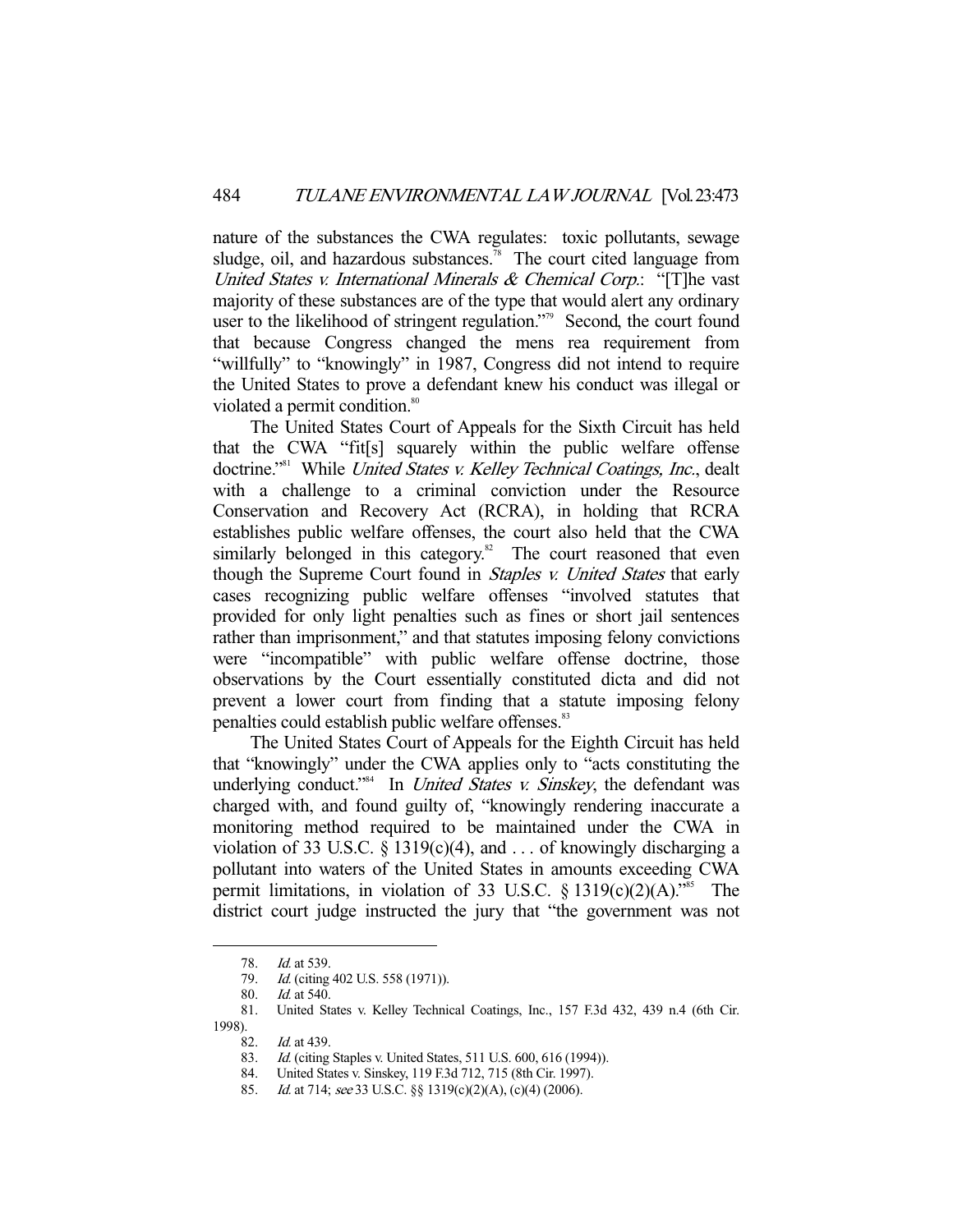required to prove that Sinskey knew that his acts violated the CWA or permits issued under that act."86 The Eighth Circuit upheld the instructions as a valid statement of the law because of the "commonly accepted construction" of applying the mens rea only to the underlying offense rather than to all the elements of the crime.<sup>87</sup> The court reasoned that because the CWA regulates "obnoxious waste materials" like those referenced in International Minerals, and because Congress reduced the mens rea requirement from "willfully" to "knowingly" in 1987, the government need only prove that the defendant knew what he was doing, rather than that the defendant knew that what he was doing was illegal.<sup>88</sup>

 The Ninth Circuit has held that "knowingly" under the CWA applies only to the acts "that result[] in a permit violation, regardless of whether the polluter is cognizant of the requirements or even the existence of the permit," and that the CWA establishes public welfare offenses.<sup>89</sup> In *United States v. Weitzenhoff*, the defendant was charged with, and found guilty of, a number of CWA violations.<sup>90</sup> The district court judge instructed the jury that "the government is not required to prove that the defendant knew that his act or omissions were unlawful."<sup>91</sup> The Ninth Circuit upheld the jury instructions because of Congress's 1987 changes to the mens rea requirement from "willfully" to "knowingly," which indicated Congressional intent to penalize strictly individuals whose conduct "result[ed] in a permit violation."<sup>92</sup> The court reasoned that its determination that the CWA established public welfare offenses—based on its regulation of "obnoxious waste materials" bolstered its decision that "'knowingly' does not refer to the legal violation."<sup>93</sup>

Similarly, in *United States v. Hanousek*, the Ninth Circuit held that because the CWA establishes public welfare offenses, it permits "criminal penalties for ordinary negligent conduct," which the Due Process Clause of the U.S. Constitution would otherwise prohibit.<sup>94</sup> In Hanousek, the defendant was responsible for a special project called "6 mile," where a high pressure, aboveground oil pipeline ran parallel and

 <sup>86. 119</sup> F.3d at 715.

<sup>87.</sup> Id.<br>88. Id.

Id. at 716.

 <sup>89.</sup> United States v. Weitzenhoff, 35 F.3d 1275, 1280, 1284 (9th Cir. 1994).

 <sup>90.</sup> Id. at 1282 n.1.

<sup>91.</sup> *Id.* at 1283.

<sup>92.</sup> *Id.* at 1283-84.<br>93. *Id.* at 1284 (au

Id. at 1284 (quoting United States v. Int'l Minerals & Chem. Corp., 402 U.S. 558, 565 (1971)).

 <sup>94.</sup> United States v. Hanousek, 176 F.3d 1116, 1120-22 (9th Cir. 1999).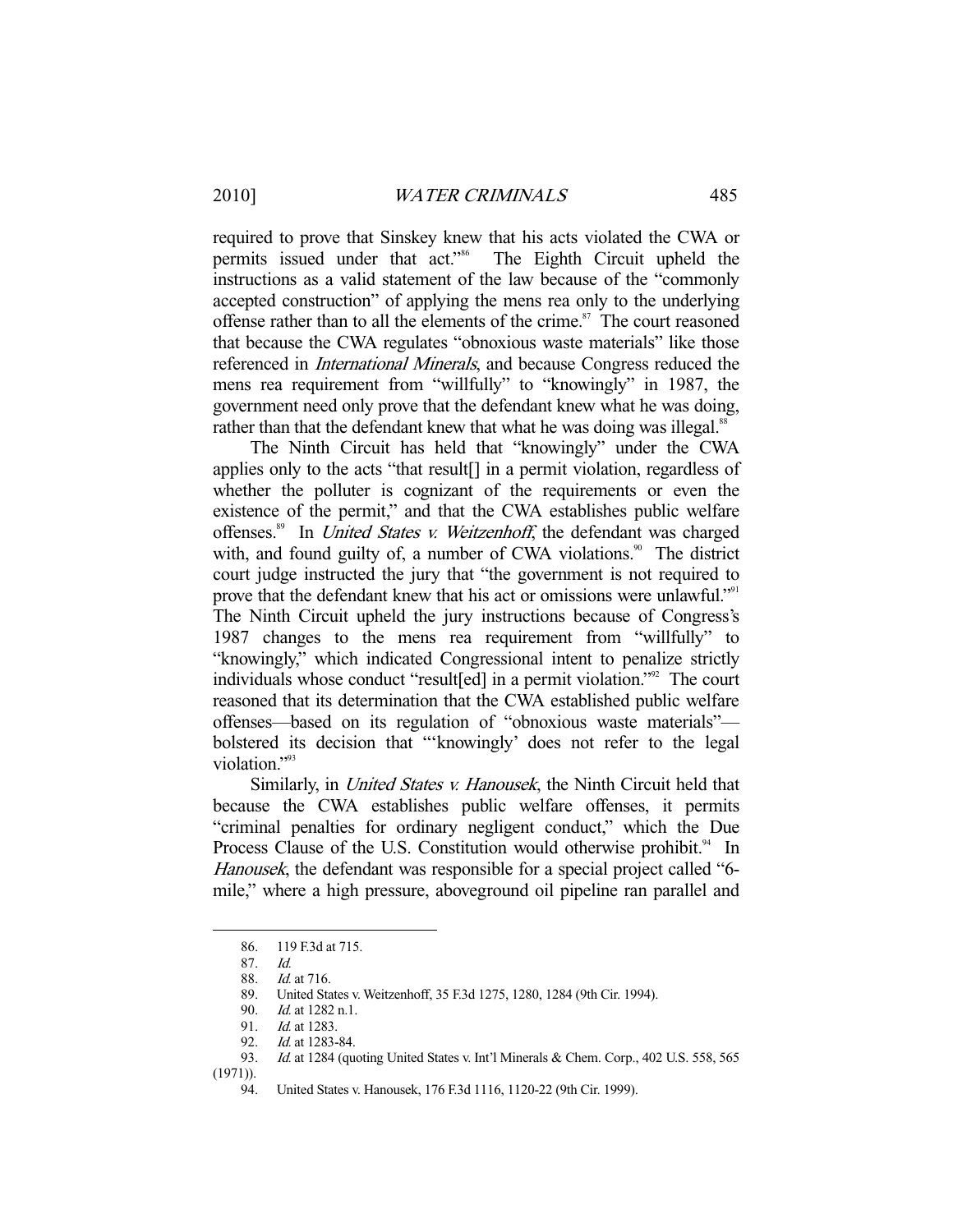adjacent to the tracks that his company was realigning.<sup>95</sup> One of his contractors was blasting rock in the same area and loading it onto rail cars for transport.<sup>96</sup> On the night of October 1, 1994, while at home after his day at work, an employee of Hanousek's rock-blasting contractor noticed that some rocks had fallen off a transport train and onto the tracks as it left. $97$  He moved the backhoe, a machine used to lift and move rocks, off its work platform, and drove it to where the rocks were located, approximately fifty to one hundred yards away.<sup>98</sup> The high pressure, aboveground oil pipeline was covered only by a thin layer of soil where the fallen rocks were located, whereas at the work platform where the backhoe had been located, the pipeline was protected with "railroad ties, sand, and ballast material."<sup>99</sup> While using the backhoe to push the rocks off the track, the employee punctured the pipeline.<sup>100</sup> Over a matter of days, up to 5000 gallons of oil from the ruptured pipeline entered the nearby Skagway River.<sup>101</sup> The United States charged Hanousek with "negligently discharging a harmful quantity of oil into a navigable water of the United States, in violation of the Clean Water Act."102 After a short trial and a jury conviction, the district court judge sentenced Mr. Hanousek to "six months of imprisonment, six months in a halfway house and six months of supervised release, as well as a fine of \$5,000."<sup>103</sup>

 Mr. Hanousek appealed his conviction to the Ninth Circuit, which held that his conviction should stand because the CWA permits "criminal penalties for ordinary negligent conduct."104 He also appealed to the Supreme Court, which denied his petition for writ of certiorari over the dissent of Justice Thomas, joined by Justice O'Connor.<sup>105</sup> Justices Thomas and O'Connor believed that the courts of appeals invoked public welfare legislation doctrine too often to dispense with the presumption of a mens rea requirement, that the Clean Water Act did not establish public welfare offenses, and that the Ninth Circuit erred by factoring its

 <sup>95.</sup> Id. at 1119.

 <sup>96.</sup> Id.

<sup>97.</sup> Id.; see also United States v. Hanousek, 176 F.3d 1116 (9th Cir. 1999), cert. denied, 528 U.S. 1102 (2000) (Thomas, J., dissenting).

 <sup>98. 176</sup> F.3d at 1119.

 <sup>99.</sup> Id.

 <sup>100.</sup> Id.

 <sup>101.</sup> Id.

 <sup>102.</sup> Id.

 <sup>103.</sup> Id. at 1120.

<sup>104.</sup> *Id.* at 1120, 1122.

 <sup>105.</sup> United States v. Hanousek, 176 F.3d 1116 (9th Cir. 1999), cert. denied, 528 U.S. 1102

<sup>(2000) (</sup>Thomas, J., dissenting).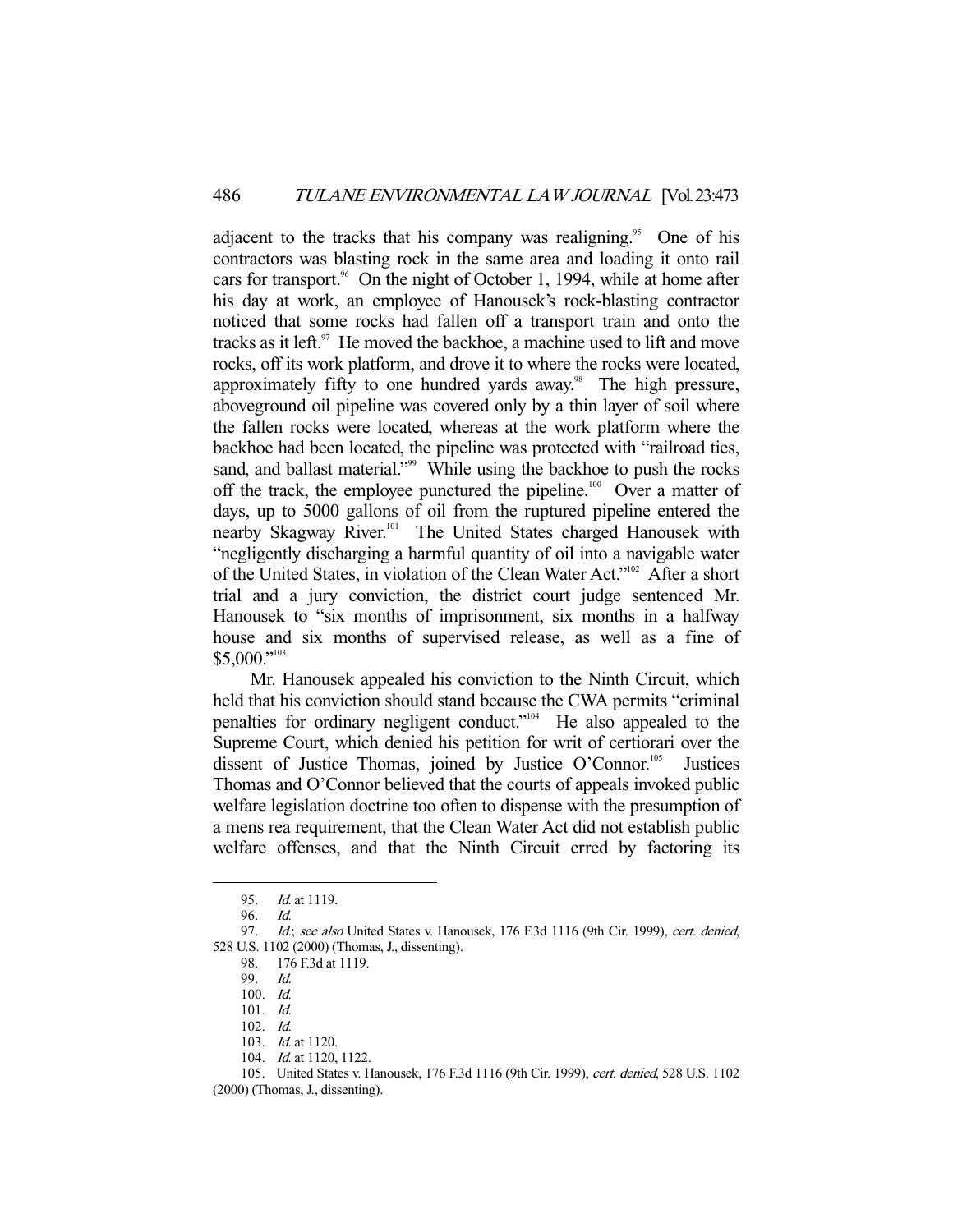contrary conclusion into its analysis of whether imposing criminal liability for ordinary negligent conduct violates constitutional due process.<sup>106</sup>

 The sandy Fifth Circuit, on the other hand, has held both that the CWA does not establish public welfare offenses, and that the "knowingly" mens rea requirement applies to each and every element of a CWA crime.<sup>107</sup> In *United States v. Ahmad*, a convenience store/gas station owner was charged with, and convicted of, "knowingly discharging a pollutant from a point source into a navigable water of the United States without a permit, in violation of 33 U.S.C. §§ 1311(a) and  $1319(c)(2)$ (A) [and] knowingly operating a source in violation of a pretreatment standard, in violation of 33 U.S.C. §§ 1317(d) and  $1319(c)(2)(A)$ ."<sup>108</sup> The charges arose because the defendant pumped gasoline out of a leaking underground storage tank and into the street, and claimed he thought he was merely discharging the water that had seeped into the tank.<sup>109</sup> The defendant unsuccessfully sought to introduce evidence demonstrating that he "only negligently left the pump in the hands of his employees."<sup>110</sup> On count one, for example, the district court judge instructed the jury as follows:

 For you to find Mr. Ahmad guilty of this crime, you must be convinced that the government has proved each of the following beyond a reasonable doubt:

- (1) That on or about the date set forth in the indictment,
- (2) the defendant knowingly discharged
- (3) a pollutant
- (4) from a point source
- (5) into the navigable waters of the United States
- (6) without a permit to do so.<sup>111</sup>

The Fifth Circuit held that the jury instruction was flawed because the United States was required to show that Ahmad had knowledge as to each and every element, including knowing that he did not have a permit.<sup>112</sup> The court reasoned that both *Staples* and *X*-Citement Video stood for the proposition that the government must prove the required mens rea for every element of the crime, and that "[t]o hold otherwise would require an explanation as to why some elements should be treated

 <sup>106.</sup> Id.

 <sup>107.</sup> United States v. Ahmad, 101 F.3d 386, 391 (5th Cir. 1997).

 <sup>108.</sup> Id. at 388; see 33 U.S.C. §§ 1311, 1317(d), 1319(c)(2)(A) (2006).

 <sup>109. 101</sup> F.3d at 388-89.

<sup>110.</sup> *Id.* at 389.

<sup>111.</sup> *Id.* (emphasis added).

<sup>112.</sup> *Id.* at 390.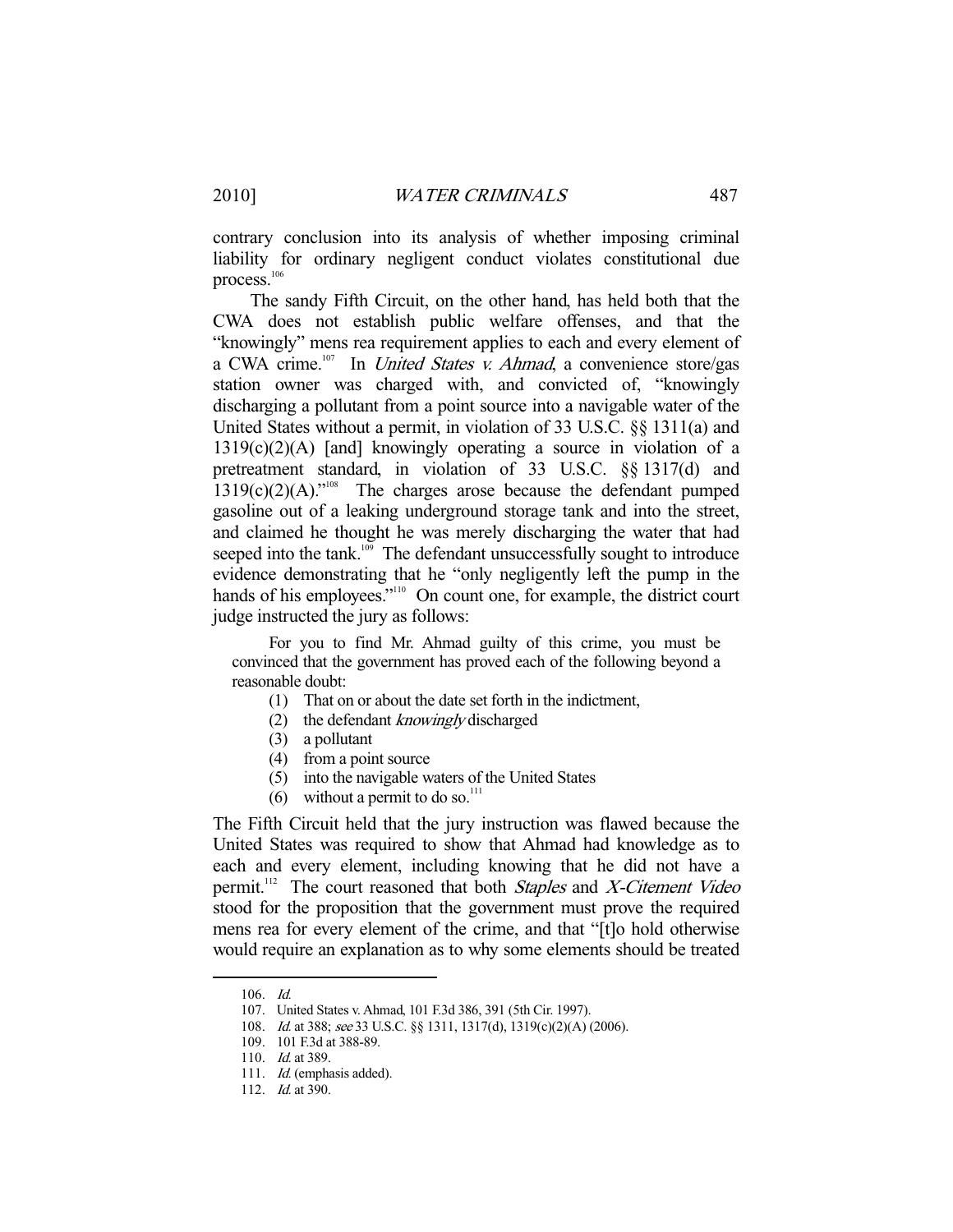differently from others."<sup>113</sup> The court also held that the CWA does not establish public welfare offenses.<sup>114</sup> While acknowledging that the CWA does seek to protect public welfare by restricting the discharge of pollutants into national waters, the Fifth Circuit examined Supreme Court precedent and concluded that the exception is narrow, that the harsh penalties, including felonies, imposed by the CWA criminal provisions "should not fall within the exception 'absent a clear statement from Congress that *mens rea* is not required," and that "'dispensing with mens rea would require the defendant to have knowledge only of traditionally lawful conduct,'" such as discharging into the street what one believes to be water.<sup>115</sup>

#### VI. ANALYSIS OF U.S. COURTS OF APPEALS'CONSISTENCY WITH U.S. SUPREME COURT JURISPRUDENCE

 The majority of the courts of appeals cite Supreme Court precedent in their determinations that the CWA establishes public welfare offenses. But they focus heavily on the fact that the CWA regulates harmful or injurious products. The Supreme Court has held that this is not a dispositive factor, thereby ignoring other factors.<sup>116</sup> For example, in Weitzenhoff, the Ninth Circuit held that the CWA establishes public welfare offenses primarily because it regulates "obnoxious waste materials."<sup>117</sup> In Staples, however, the Supreme Court held that some dangerous materials, like guns, are so common and available that it cannot be said that mere possession "alert[s] individuals to the likelihood of strict regulation."118 The Ninth Circuit also failed to take into consideration in Weitzenhoff the many limitations that the Supreme Court has placed on public welfare offenses: they apply when a statute is silent as to a mens rea requirement, they apply in "limited circumstances," and the imposition of harsh penalties counsels against finding that a statute establishes public welfare offenses.<sup>119</sup> While the CWA certainly regulates harmful and injurious materials, it also includes

 <sup>113.</sup> Id.

 <sup>114.</sup> Id. at 391.

 <sup>115.</sup> Id. (quoting Staples v. United States, 511 U.S. 600, 618 (1994)).

 <sup>116. 511</sup> U.S. at 611; see, e.g., United States v. Weitzenhoff, 35 F.3d 1275, 1284 (9th Cir. 1994); see also United States v. Sinskey, 119 F.3d 712 (8th Cir. 1997).

 <sup>117. 35</sup> F.3d at 1284 (quoting United States v. Int'l Minerals & Chem. Corp., 402 U.S. 558, 565 (1971) (internal citations omitted)).

 <sup>118.</sup> Staples v. United States, 511 U.S. 600, 611, 619-20 (1994).

 <sup>119.</sup> See id. at 606, 616, 618; see also United States v. U.S. Gypsum Co., 438 U.S. 422, 437 (1978).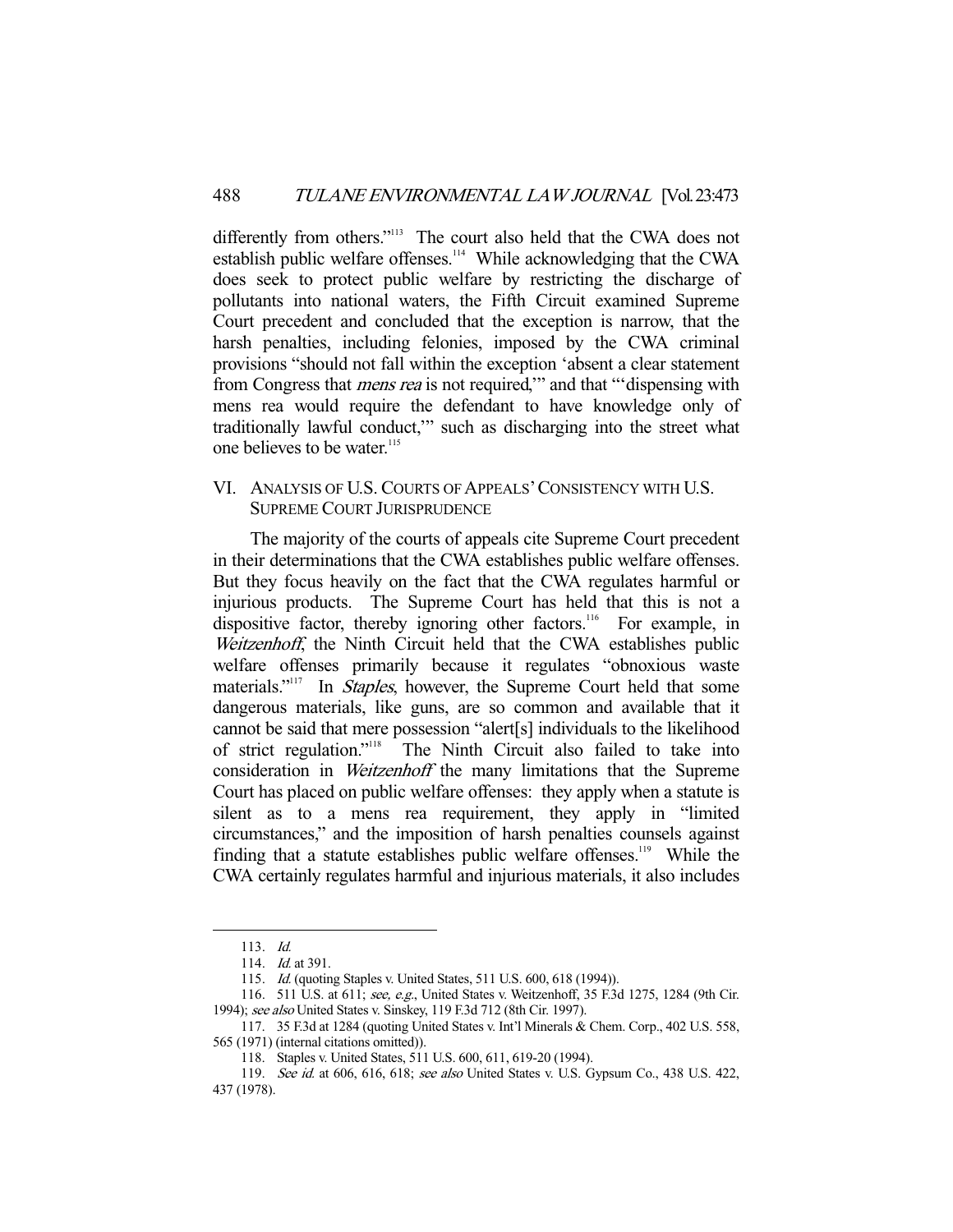three express mens rea requirements.<sup>120</sup> Also, the CWA imposes harsh penalties, including felonies.<sup>121</sup> If someone is found guilty of knowing endangerment under the CWA, the maximum prison term is fifteen years, and the maximum fine is  $$250,000$ .<sup>122</sup> If The Protection of Children Against Sexual Exploitation Act of 1977's imposition of tenyear prison terms is too harsh to fit in the category of statutes describing public welfare offenses, then the CWA's imposition of fifteen-year prison terms is certainly too harsh to fit in that category. $123$ 

 The majority of courts of appeals also illogically applies their public welfare offense finding to their "knowing" mens rea analyses.<sup>124</sup> For example, in Sinskey, the Eighth Circuit held that the "knowing" mens rea requirement applied only to the conduct underlying the offense, rather than to every element of the offense, in part because the CWA was the type of statute that regulated "obnoxious waste materials."<sup>125</sup> However, the Supreme Court has held that when it determines a statute establishes public welfare offenses, it then dispenses with the mens rea requirement entirely; it does not then apply the mens rea only to certain elements of the offense.<sup>126</sup> The courts of appeals are muddling their faulty public welfare offense analyses with their "knowing" mens rea requirement analyses.

 The majority of courts of appeals also seem to ignore entirely Supreme Court precedent holding that the "knowing" mens rea requirement applies to each and every element of the offense, even if it only explicitly modifies certain elements of the offense in the statute.<sup>127</sup> For example, in Hopkins, the Second Circuit upheld a jury instruction that it need not find that the defendant knew that his conduct violated a CWA permit condition to find him guilty, even though violating a permit condition was one of the elements of the offense.<sup>128</sup> These CWA criminal provisions are directly analogous to the criminal provision in X-Citement

 <sup>120. 33</sup> U.S.C. § 1319(c) (2006).

 <sup>121.</sup> See id.

<sup>122.</sup> *See id.* § 1319(c)(3)(A).

 <sup>123.</sup> See United States v. X-Citement Video, Inc., 513 U.S. 64, 72-73 (1994) (citing Staples, 511 U.S. at 600); 18 U.S.C. §§ 2252(b), 2253, 2254 (2006).

 <sup>124.</sup> See, e.g., United States v. Sinskey, 119 F.3d 712 (8th Cir. 1997).

 <sup>125.</sup> Id. at 716 (citing United States v. Int'l Minerals & Chem. Corp., 402 U.S. 558, 564-65 (1971)).

<sup>126.</sup> Staples, 511 U.S. at 607 n.3 ("[W]e have interpreted statutes defining public welfare offenses to eliminate the requirement of mens rea.").

<sup>127.</sup> X-Citement Video, 513 U.S. at 72; see, e.g., United States v. Hopkins, 53 F.3d 533, 541 (2d Cir. 1995) (holding that the government was not required to prove Hopkins had knowledge of his act's illegality under the CWA).

 <sup>128. 53</sup> F.3d at 535-36, 540.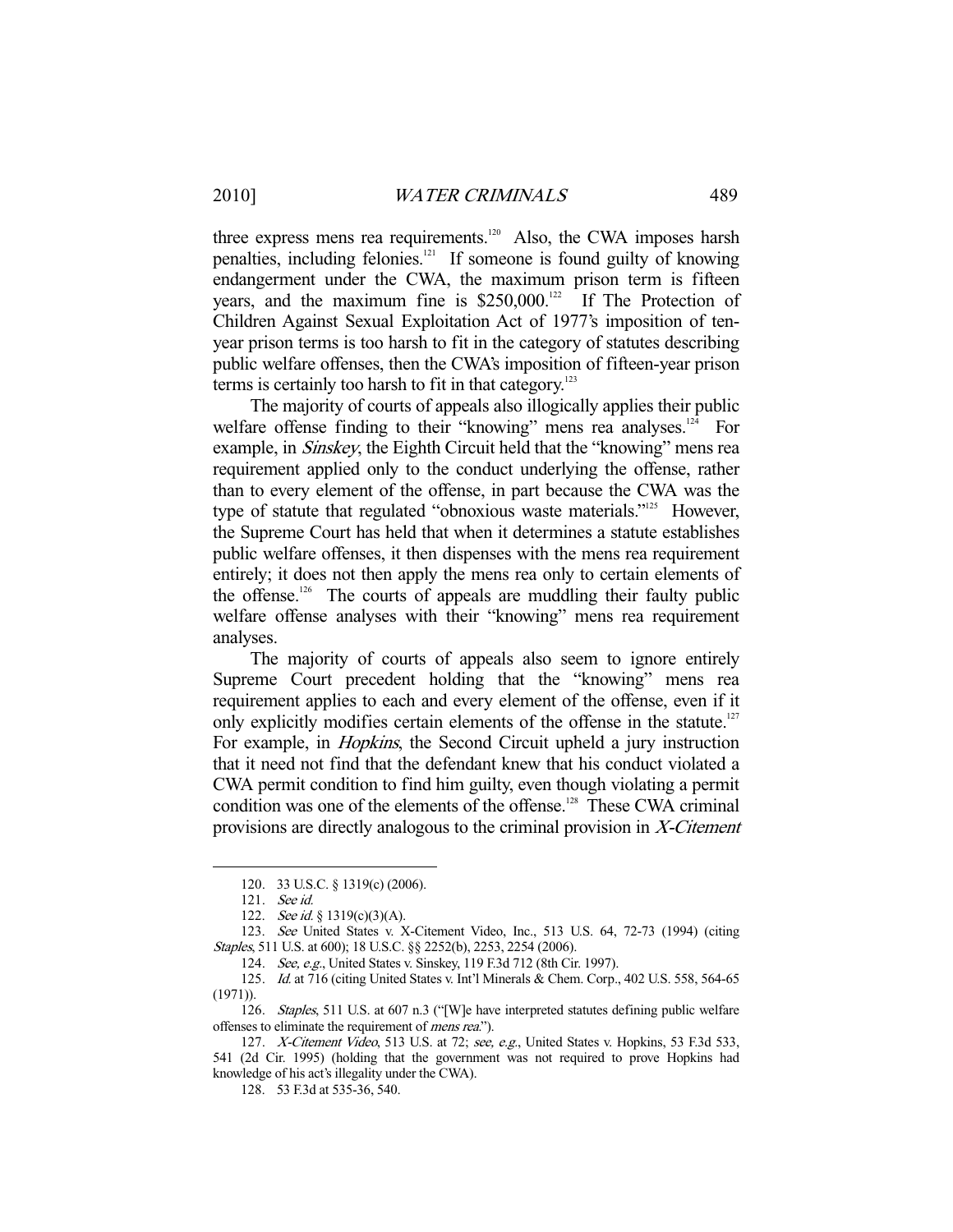Video. Like the criminal provision in  $X$ -Citement Video, which included a "knowing" mens rea requirement that only modified certain elements of the crime when read naturally, the insertion of the enforcement provisions $130$  into the CWA criminal provisions $131$  would most naturally be read to apply the mens rea requirement only to the underlying offense, such as "knowingly discharged."<sup>132</sup>  $X$ -Citement Video, however, stands for the proposition that the "most natural grammatical reading" is not necessarily the correct one, and that "knowing" should apply to each and every element of the offense.<sup>133</sup> Thus, when the enforcement provisions of the CWA are read into the criminal provisions of the CWA that reference them, the criminal provisions' mens rea requirements should apply to each and every element of the enforcement provisions, including, for example, knowledge of violating a permit condition. $134$ 

 The courts of appeals most likely have misapplied Supreme Court precedent concerning public welfare offense analysis and "knowing" mens rea requirement analysis because they do not want water polluters to go free simply because the United States cannot prove, for example, that polluters knew they were violating a CWA permit condition. However, were the jury instruction in *Hopkins* to comply with Supreme Court precedent, it would not create an undue burden on the United States to prove that Hopkins "knowingly" violated a permit condition.<sup>135</sup> He had direct corporate responsibility for complying with the permit that he was convicted of knowingly violating.<sup>136</sup> The United States could have been required to prove that Hopkins knew he was violating a CWA permit condition without its case being significantly impaired.<sup>137</sup>

#### VII. CONCLUSION

-

 Courts employ both public welfare offense analysis and "knowing" mens rea analysis when interpreting a criminal statute.<sup>138</sup> When courts find that a statute establishes public welfare offenses, they interpret the

 <sup>129.</sup> See X-Citement Video, 513 U.S. at 72; 33 U.S.C. § 1319(c) (2006).

<sup>130.</sup> *See, e.g.*, 33 U.S.C. § 1311.

<sup>131.</sup> *See, e.g., id.* § 1319(c)(2).

 <sup>132. 513</sup> U.S. at 68; see 33 U.S.C. §§ 1311, 1319(c)(2)(A).

 <sup>133.</sup> See 513 U.S. at 64, 70, 72.

 <sup>134.</sup> But see United States v. Hopkins, 53 F.3d 533, 541 (2d Cir. 1995).

<sup>135.</sup> Cf. id. at 536; X-Citement Video, 513 U.S. at 72.

 <sup>136. 53</sup> F.3d at 535.

 <sup>137.</sup> See id.

<sup>138.</sup> See, e.g., Staples v. United States, 511 U.S. 600, 606-07 (1994); see also Morissette v. United States, 342 U.S. 246, 270-71 (1952).